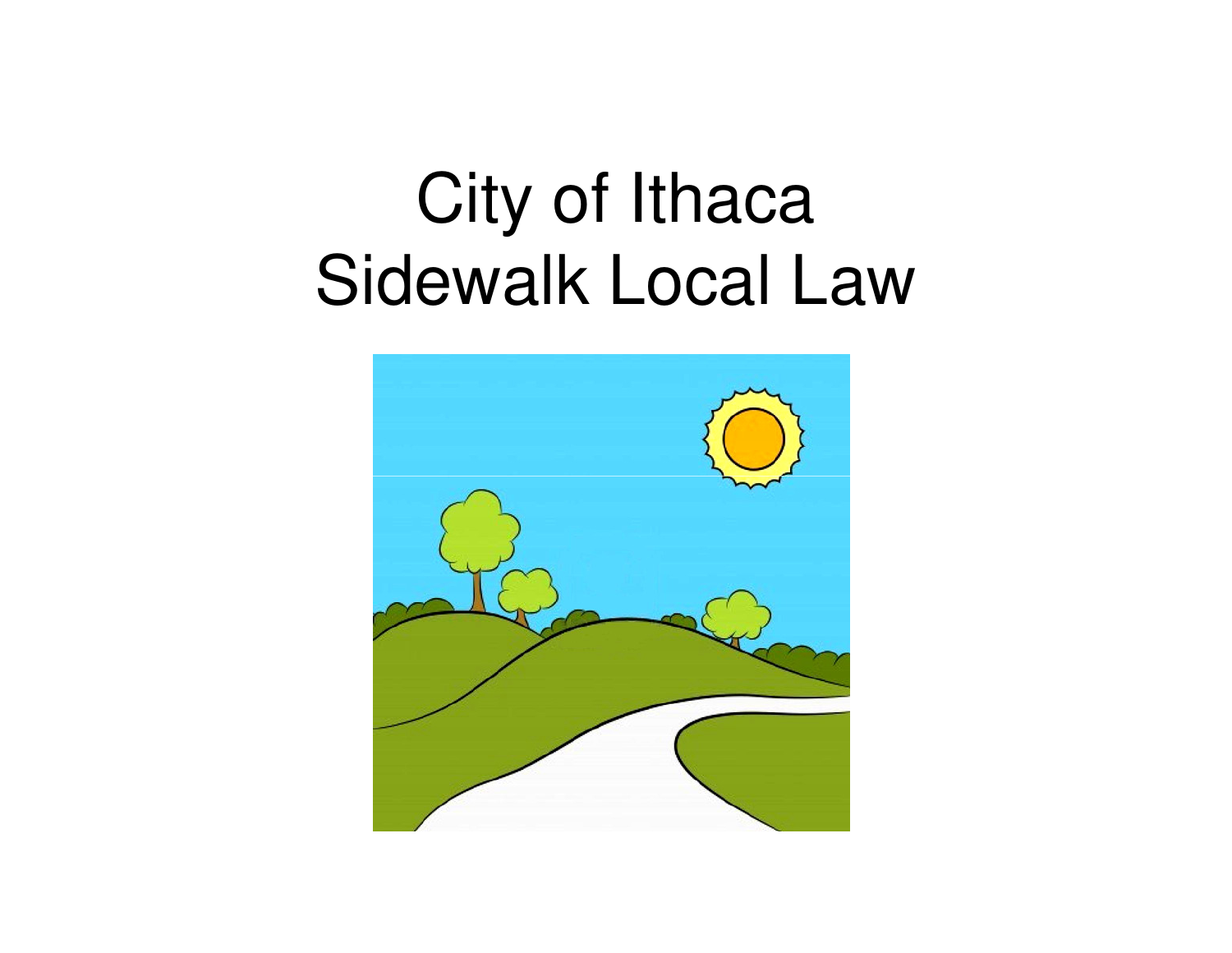# Sidewalk Policy History

- • The City's current sidewalk maintenance plan suffers from delays while unfairly burdening individual property owners.
- • As a result, our City builds less new sidewalk and repairs less old sidewalk.
- • To solve this problem, the Mayor formed the Sidewalk Task Force to create a new policy for the City's sidewalks.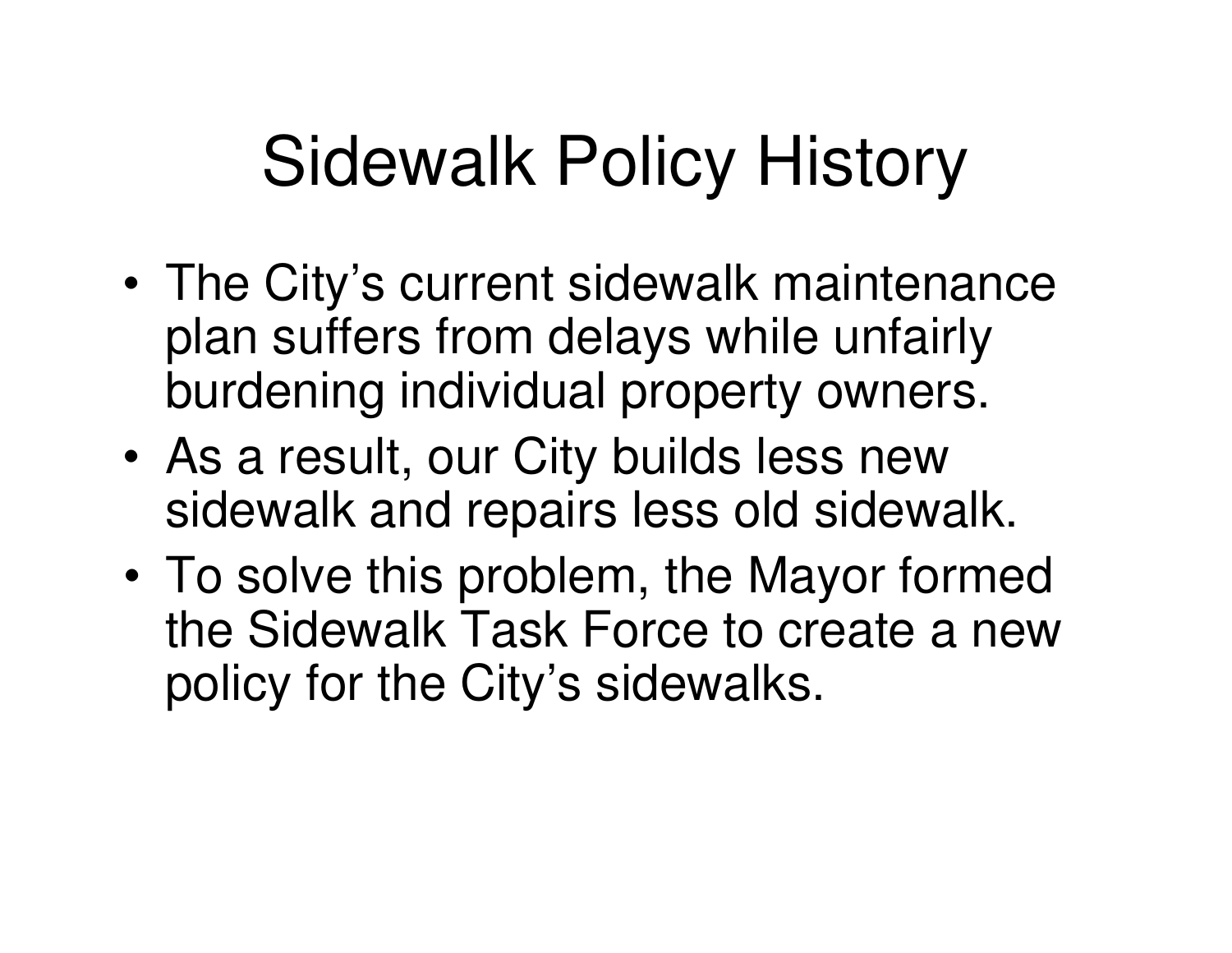# Objectives for a New System

- • Make sidewalk costs fair and predictable for property owners
- •Better, faster sidewalk repairs
- • Continue to include tax-exempt property owners in sidewalk financing
- • Treat sidewalks as a shared resource and build more sidewalks!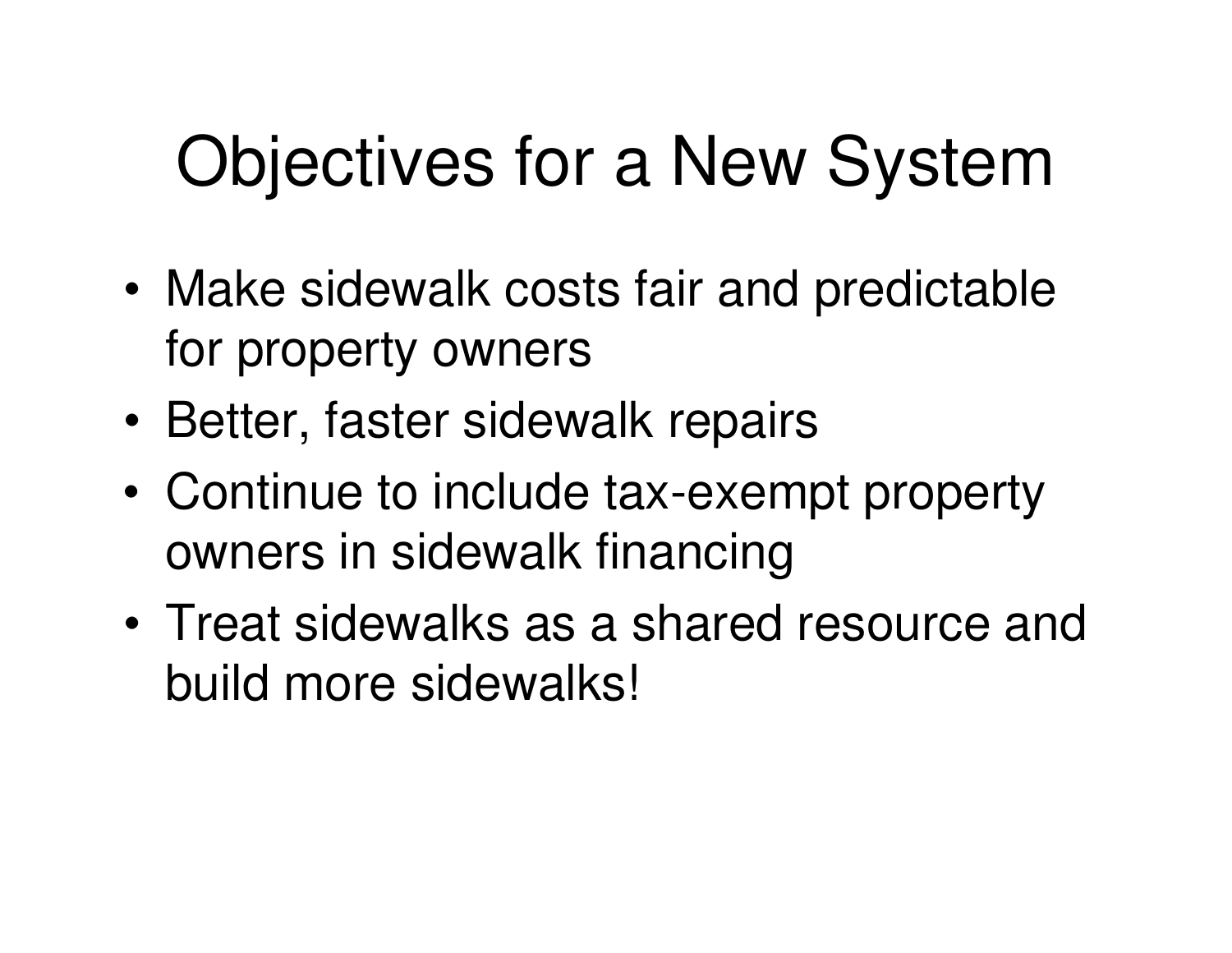## Sidewalk Improvement Districts

- The Task Force's proposal creates five Sidewalk Improvement Districts.
- The districts distribute costs for sidewalk maintenance throughout the City of Ithaca.
- Cornell's main campus is excluded, making the University responsible for its own sidewalks.

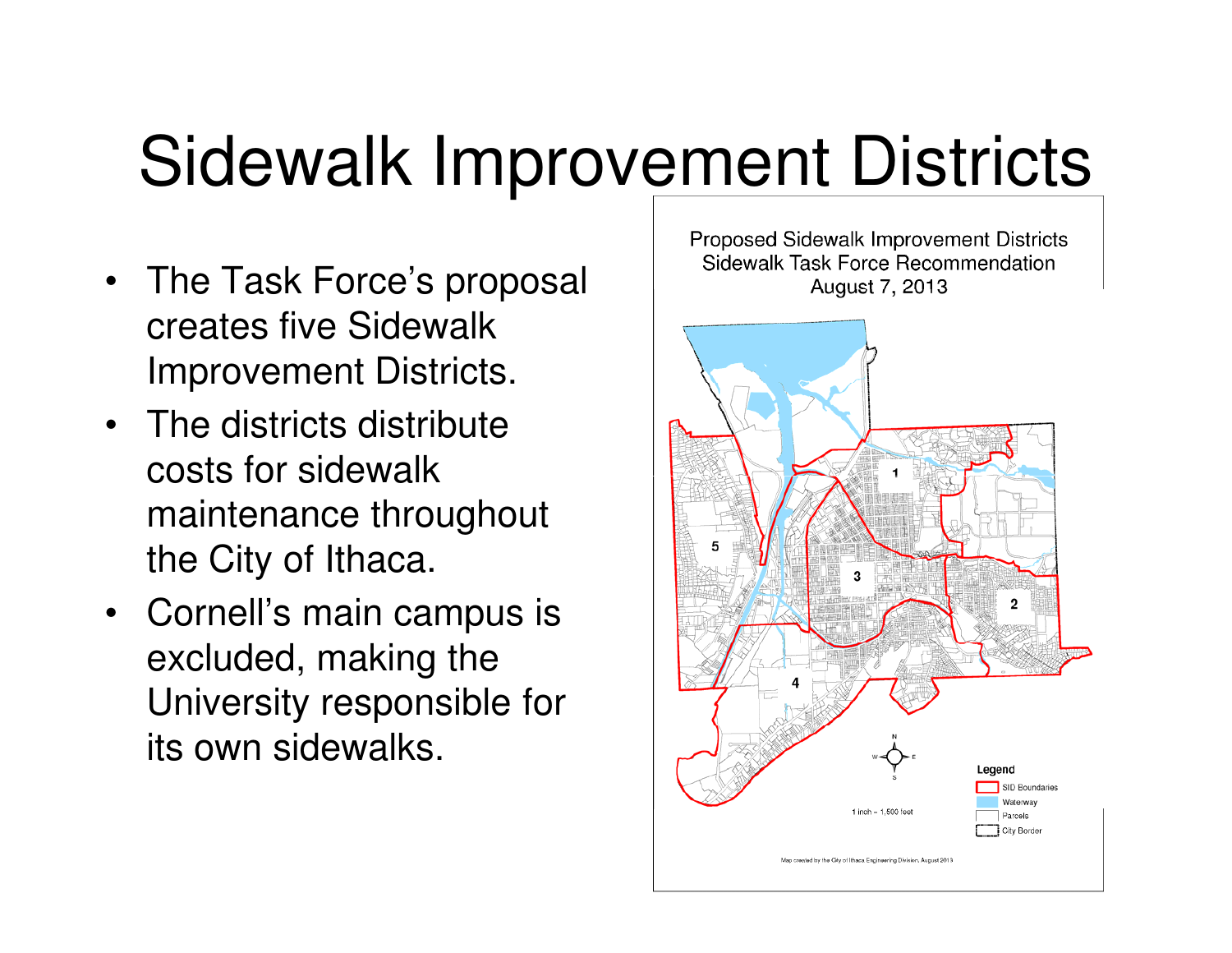## Sidewalk Improvement Districts

- Each lot will be subject to annual assessment.
- The money raised in each district will only be used to improve sidewalks in that district.
- This plan makes each property owner responsible for a fair share of the cost of nearby sidewalk work.

Proposed Sidewalk Improvement Districts Sidewalk Task Force Recommendation August 7, 2013 Legend SID Boundaries Waterway  $1$  inch =  $1.500$  feet Parcels City Border Map created by the City of Ithaca Engineering Division, August 2013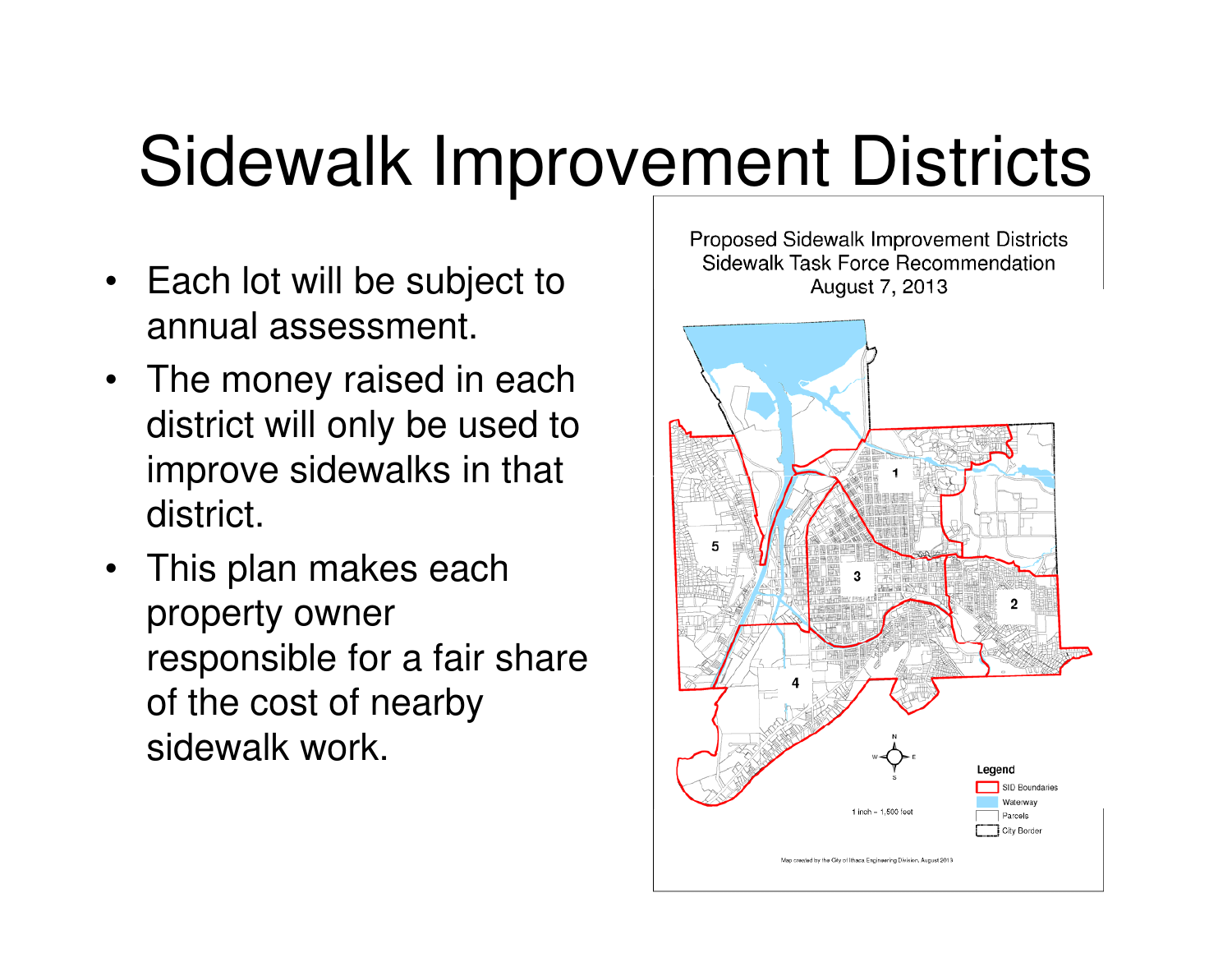#### Sidewalk Assessments

- • The Task Force has proposed a formula to calculate each lot's assessment.
- • If approved by the Common Council, the assessments will be liens on the property and will be collected with City property taxes.
- • Even tax-exempt properties will be included in the sidewalk assessment.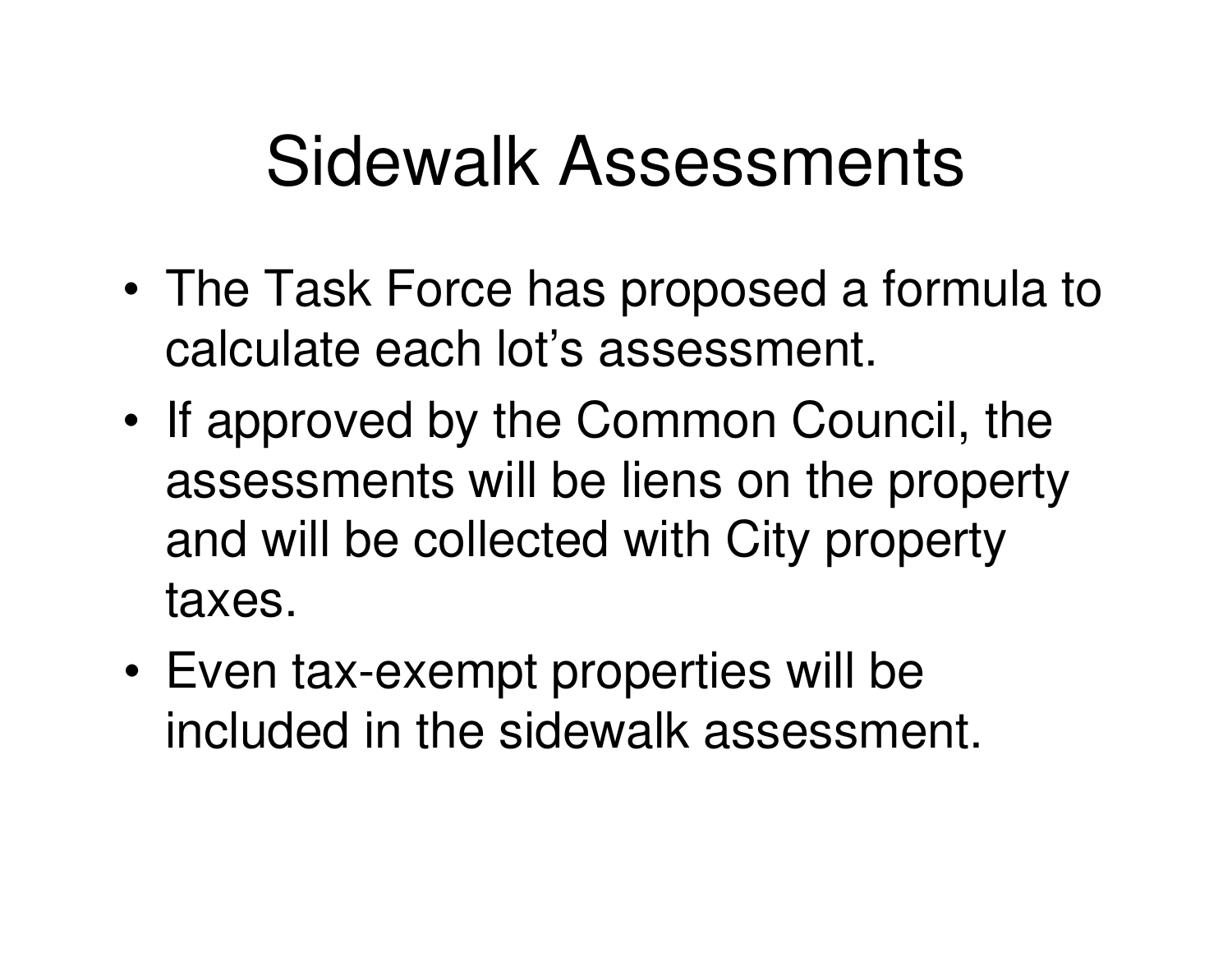#### Assessment Formula

- One- and two-family homes are classified as "Low-Foot-Traffic Lots."
- Low-Foot-Traffic Lots pay an Annual Maintenance Fee of \$70, and nothing more.
- All other lots pay a base Annual Maintenance Fee of \$140 plus:
	- – A Square Footage Fee of \$0.015 per square foot of buildings on the lot.
	- – A Frontage Fee of \$30 for each 50 feet of lot frontage on the street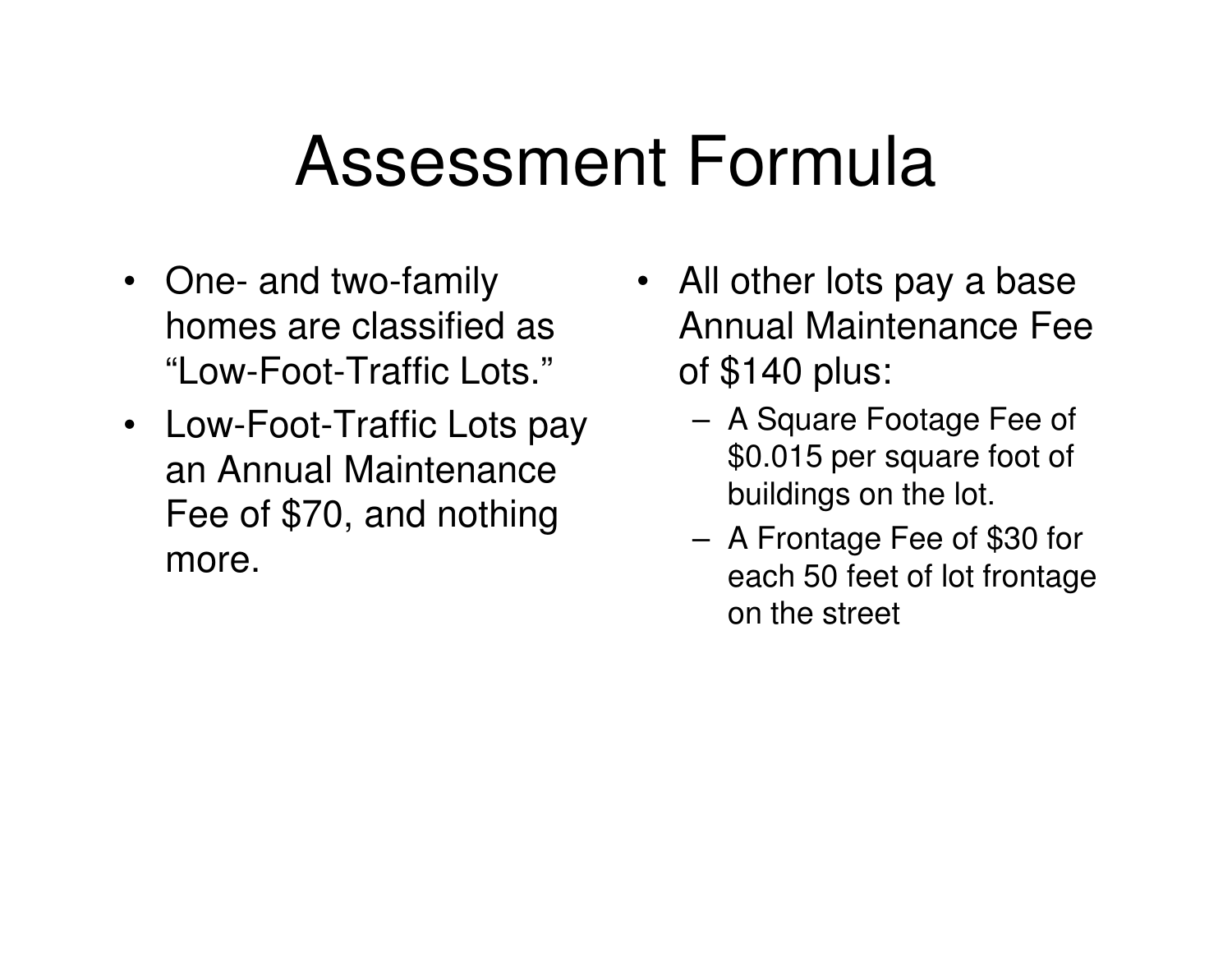# Assessment Comparison

- Single Family Home»Total: \$70
- 312 College Avenue »Estimated Total: \$1915.88
- •\$70 Maintenance Fee
- No Frontage Fee
- No Square Foot Fee•
- •\$140 Maintenance Fee
- •\$90 Frontage Fee
- • \$1685.88 Square Foot Fee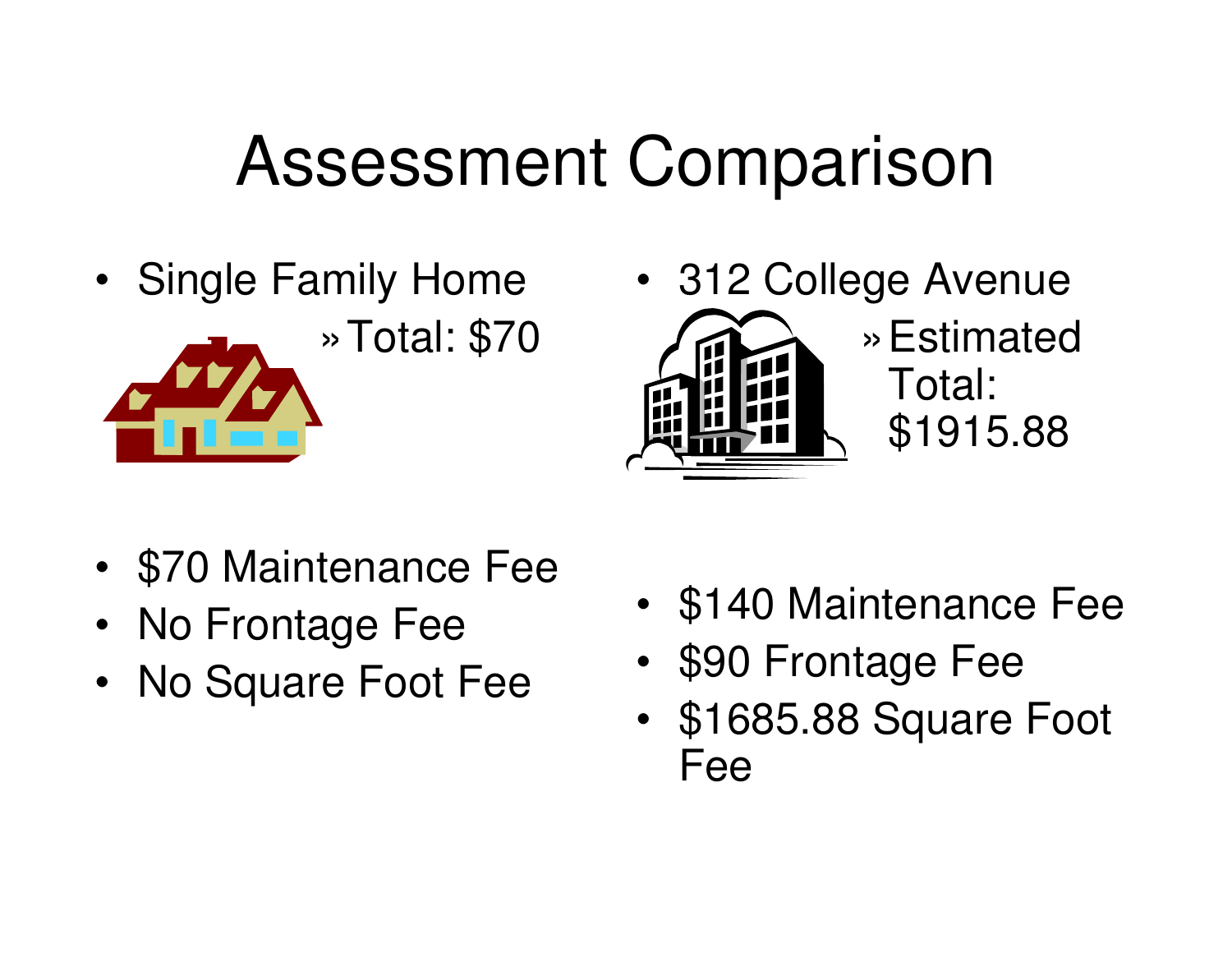## Assessment Comparison

• Small Business



»Total: \$185

•Wal-Mart



»Estimated Total: \$3283.27

- •\$140 Maintenance Fee
- •\$30 Frontage Fee
- •\$15 Square Foot Fee (at 1000 sq. ft.)
- •\$140 Maintenance Fee
- • \$930 Estimated Frontage Fee
- • \$2213.27 Square Foot Fee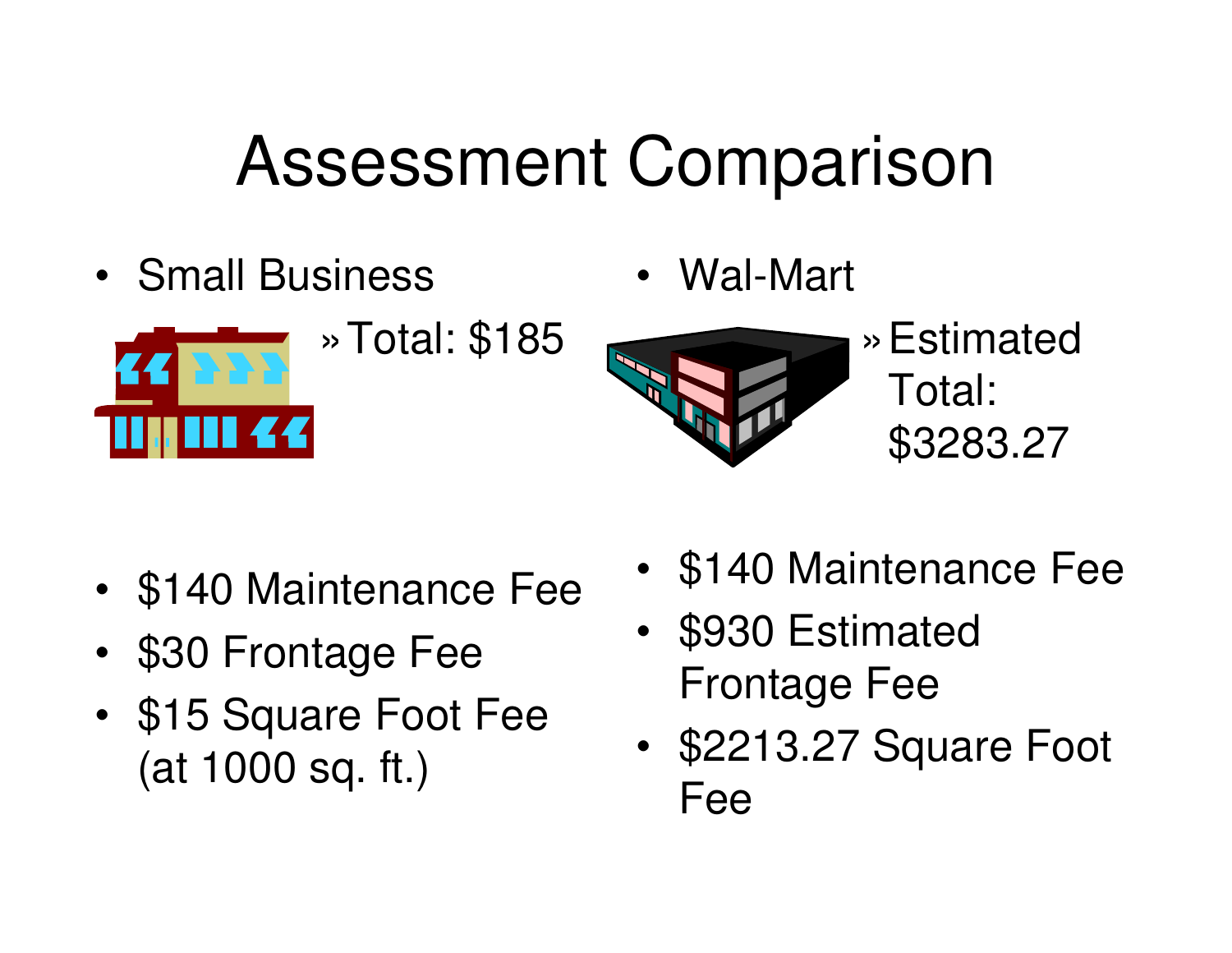#### Funds Raised

- • The proposed plan will raise an estimated \$700,000 each year (before credits for past work).
- • While each district contributes a different amount, that district's funds will only be spent for improvements within that district.
- • The money raised should cover all sidewalk work done in Ithaca each year.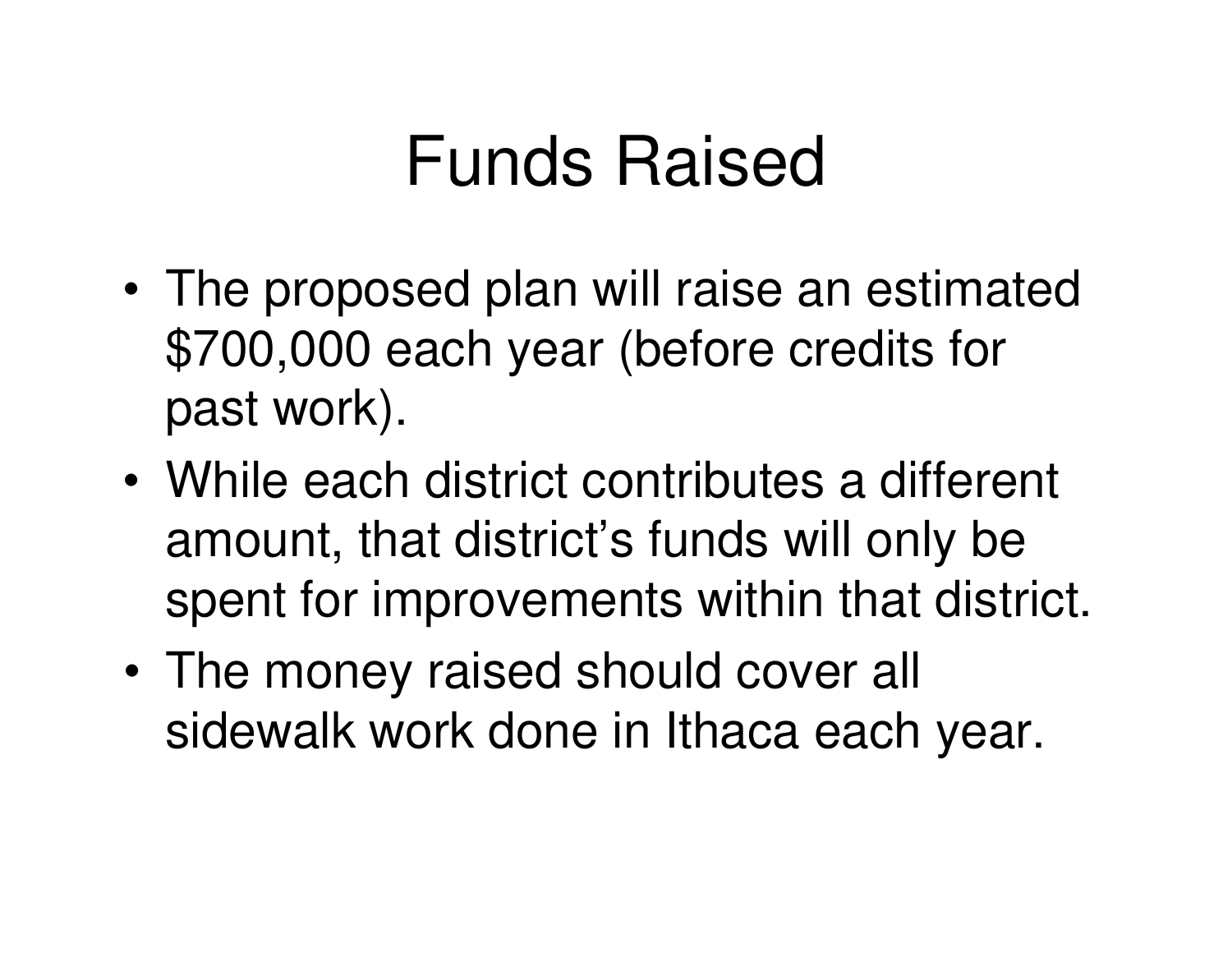### Credit for Past Work

- If a lot's sidewalk has been constructed or repaired at the owner's expense in the past 20 years, the owner's assessment can be reduced.
- 1/20 of the cost of the past work may be discounted from the assessment for 20 years after the date of construction or repair.
- The Department of Public Works will review these applications for reduction, and owners can appeal decisions to the Board of Public Works.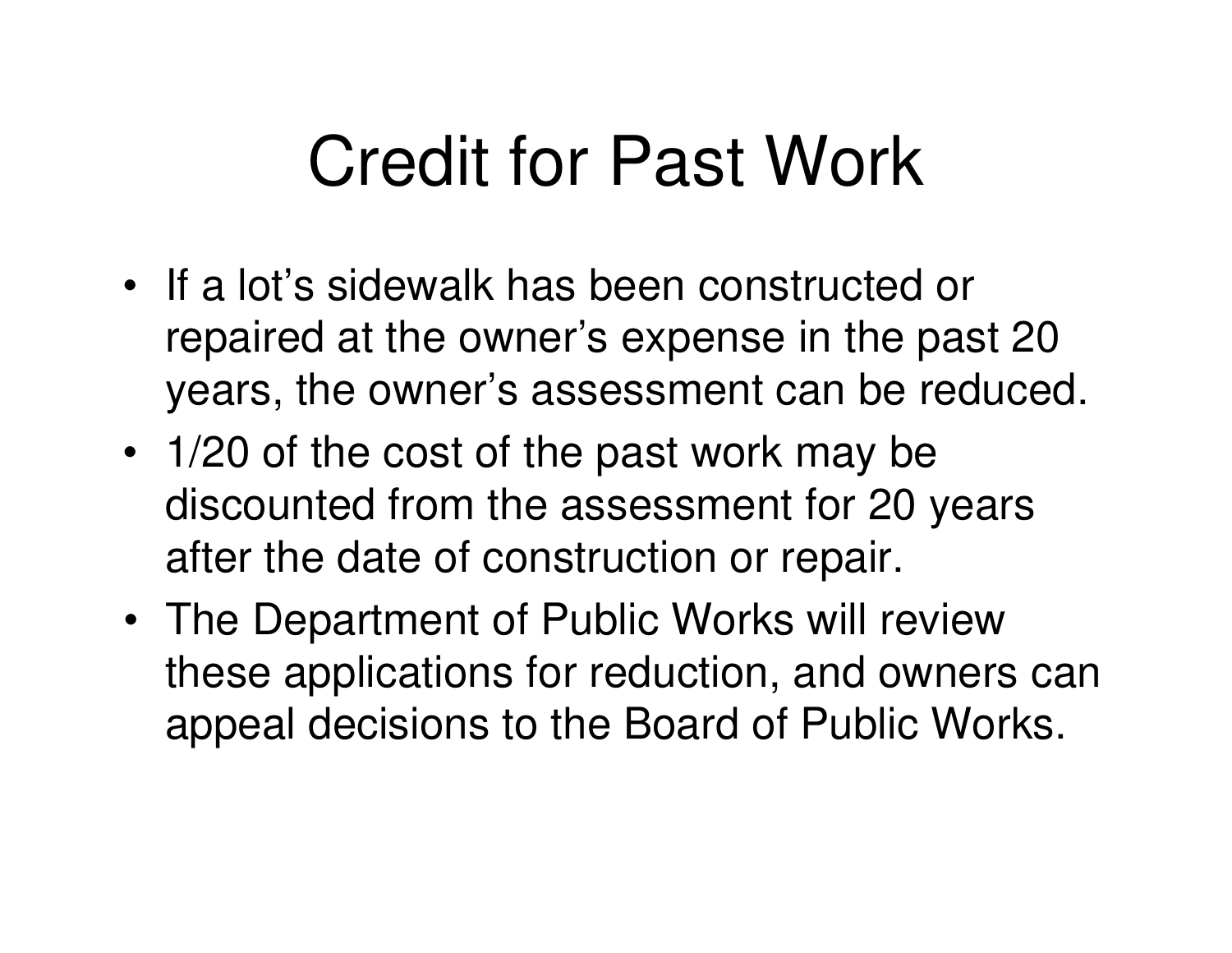### **Exceptions**

- • Driveway cuts and aprons will not be funded by assessments and are the property owner's sole expense.
- • The City can still require that sidewalk construction or repair be paid for by the property owner as part of the site plan review process.
	- – This work cannot be used as a credit to reduce future assessments.